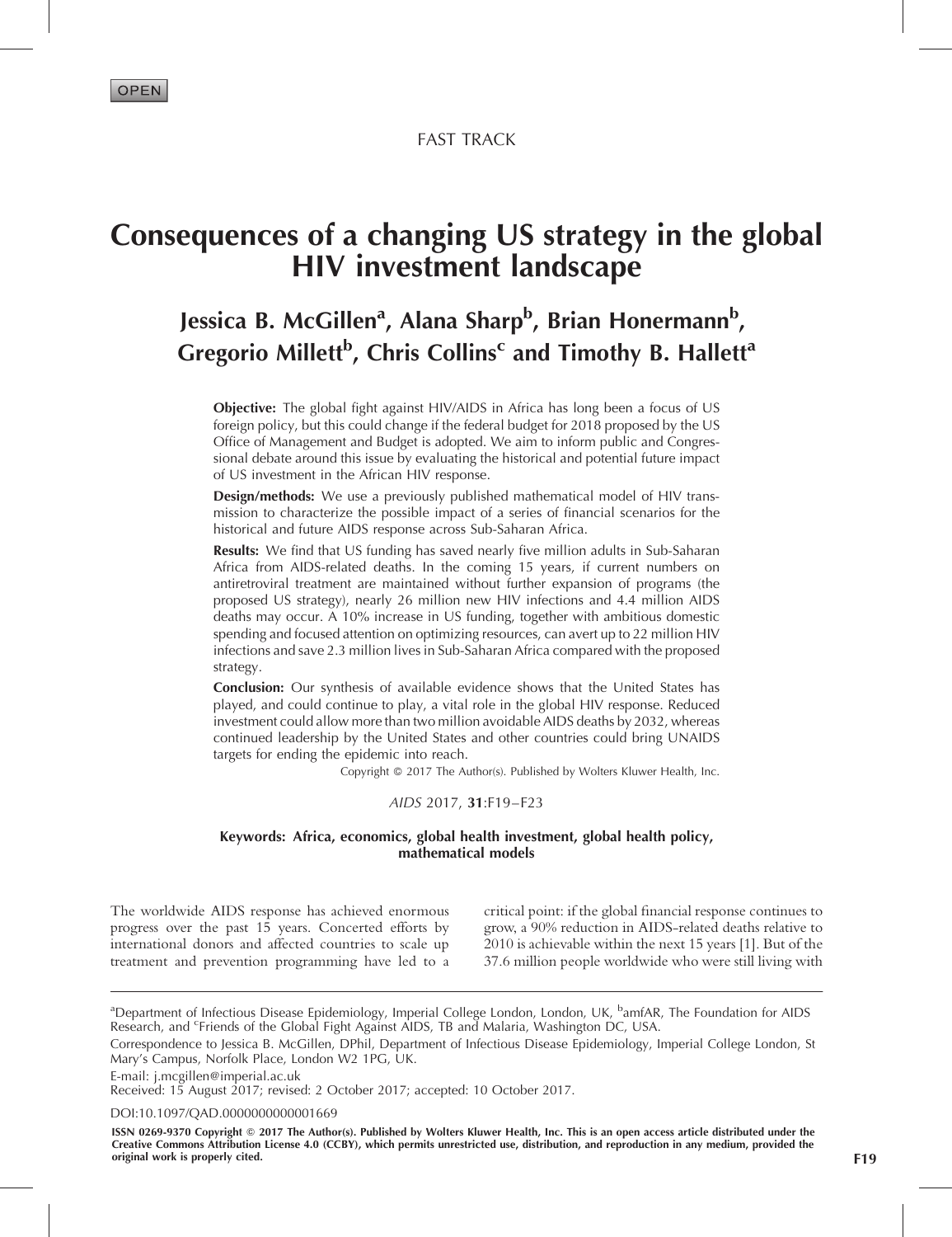HIV in 2015, over half lacked access to lifesaving antiretroviral therapy [\[2\]](#page-4-0). If donor countries pull back from the global response now, this opportunity to reach a turning point will be lost, risking backsliding into a resurgent epidemic.

In the landscape of global health and development expenditures [\[3\]](#page-4-0), the United States is the largest donor to the fight against HIV by virtue of the President's Emergency Plan for AIDS Relief (PEPFAR) and contributions to the Global Fund to Fight AIDS, Tuberculosis, and Malaria. Proposed in 2003 by President George W. Bush, PEPFAR fundamentally altered the course of the HIV epidemic and is currently supporting nearly 11.5 million people on antiretroviral treatment in developing countries. The United States is also the biggest contributor to the Global Fund, the world's largest public–private funder for HIV, tuberculosis, and malaria. PEPFAR and the Global Fund are complementary, interreliant, and vital leaders of the global AIDS response [\[4\]](#page-4-0).

Recently, the US Office of Management and Budget proposed a federal budget blueprint for the fiscal year of 2018 that reduces funding to foreign aid and states an intention to provide 'sufficient resources to maintain current commitments and all current patient levels on HIV/AIDS treatment under PEPFAR' [\[5\]](#page-4-0).

Several studies have described the impact of US investments in stabilizing or reducing HIV incidence, but many are retrospective, qualitative, small in scope, or focused on individual funding streams or interventions [\[6–9\]](#page-4-0). Most substantive are the ongoing Populationbased HIV Impact Assessments Project, which in 2016 reported decreasing HIV incidence in three PEPFARrecipient countries [\[10\],](#page-4-0) and a Lancet commission that estimated the costs of several global health investment scenarios [\[11\]](#page-4-0). However, uncertainty regarding US global health investments warrants an examination of both the investment counterfactual and the projected long-term impact of changes to the US strategy – broad policy questions for which mathematical modeling is a powerful tool. We apply a mathematical model [\[12\]](#page-4-0) (summarized in Appendix pg. 1–3, [http://links.lww.com/QAD/B179\)](http://links.lww.com/QAD/B179) to build a comprehensive picture of the impact of US investment across Sub-Saharan Africa, which accounts for 70% of the global HIV burden and where many countries have insufficient domestic resources to meet long-term treatment needs [\[13\]](#page-4-0). We describe how the HIVepidemic might have progressed in Sub-Saharan Africa if the United States had failed to invest, how the epidemic is likely to evolve under several scenarios for future US funding decisions, and explore the relative impact of a shift away from key at-risk populations.

Since 2003, the Global Fund and PEPFAR have funded treatment delivery, supported testing and counseling services, played a role in lowering the cost of antiretroviral drugs, scaled up HIV prevention by spearheading voluntary medical male circumcision and other prevention programs, and encouraged implementing countries to increase their domestic HIV spending. We constructed a historical counterfactual using financial data to depict the loss of these contributions if PEPFAR and the Global Fund were never founded (Appendix pg. 3–6, [http://](http://links.lww.com/QAD/B179) [links.lww.com/QAD/B179](http://links.lww.com/QAD/B179)). It was assumed in this case that behavior change initiatives would have been limited, domestic investments lower, and antiretroviral therapy persistently expensive. Although it is possible that US investment has suppressed, rather than encouraged, increases in domestic contributions [\[14\],](#page-4-0) this remains under debate [\[15,16\]](#page-4-0) and governments might have faced high opportunity costs in attempting to increase domestic HIV spending by redirecting funds from other health initiatives. Under this worst-case counterfactual, the model shows that mortality would not have begun to decline in the mid-2000s but instead would have continued to increase. This would have directly resulted in 3.7 million more HIV infections by the end of 2016, and nearly five million more people dead of AIDS-related causes, relative to what has occurred [\(Fig. 1a](#page-2-0)–c).

Sustained progress toward global targets set by the Joint United Nations Program on HIV/AIDS (UNAIDS) [\[1\]](#page-4-0) will require the continued rapid expansion of antiretroviral therapy in concert with the prevention of new HIV infections [\[17\].](#page-4-0) Three factors will drive the impact that can be achieved by future treatment and prevention efforts: the amount of funding contributed by the United States and other donors, the degree to which governments of implementing countries increase their domestic financing, and policies determining how available resources are spent. We have developed a series of modeling scenarios to explore these drivers (Appendix pg. 7–12,<http://links.lww.com/QAD/B179>). The results are summarized in [Table 1](#page-3-0) and [Fig. 1](#page-2-0)d–f.

As one option, the present number of people on antiretroviral therapy could be maintained with no further expansion of treatment or prevention programs (Appendix pg. 8,<http://links.lww.com/QAD/B179>). This would cost an estimated \$81 billion over 2017–2032 and the total percentage of adults living with HIV who are virally suppressed on treatment would decline from 33% in 2017 to 28% by 2032. Treatment has the important secondary benefit of preventing ongoing transmission, but this impact would be reduced with declining coverage, and the annual number of new HIV infections would increase by 43% relative to the number seen in 2010. This would allow a total of 4.4 million AIDS deaths over the 15-year period. Compared with the number of deaths in 2010, this would be a reduction of 57% by the end of the 15-year period – far short of the UNAIDS target of a 90% reduction over the same length of time.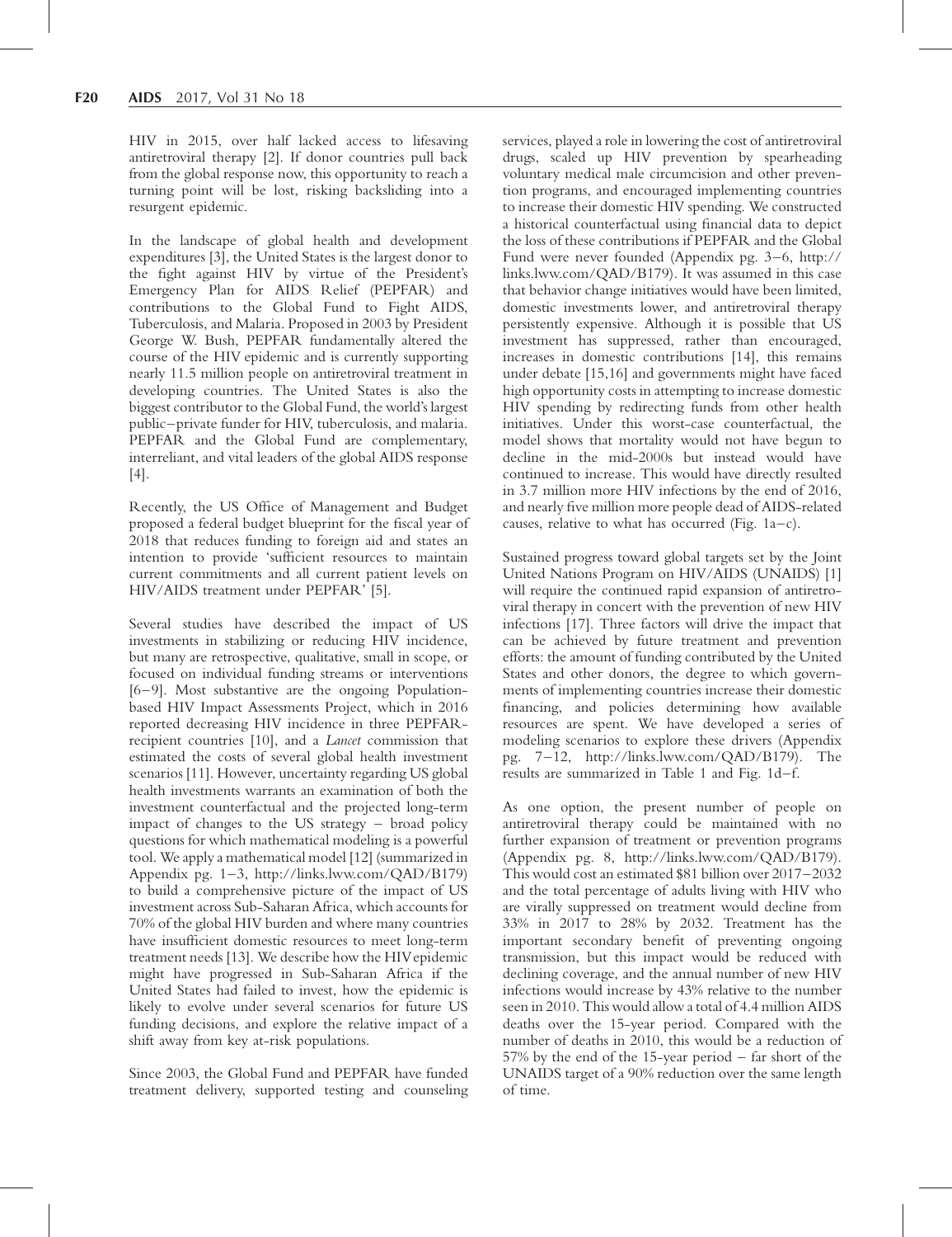<span id="page-2-0"></span>

Fig. 1. Modeled impact of US leadership in the AIDS response in Sub-Saharan Africa under historical (a–c) and future (d–f) scenarios. PEPFAR, President's Emergency Plan for AIDS Relief; PLHIV, people living with HIV.

As a second scenario, the United States could increase investment by 10% in PEPFAR and the Global Fund, while maintaining current spending patterns. In this scenario, we assume that other international funds remain flat, funding is distributed to countries according to

present patterns, governments of implementing countries grow their own HIV spending only in line with economic trends, and prevention interventions are rolled out nationally (Appendix pg. 8–10, [http://links.lww.com/](http://links.lww.com/QAD/B179) [QAD/B179](http://links.lww.com/QAD/B179)). In this case, we estimate that the total HIV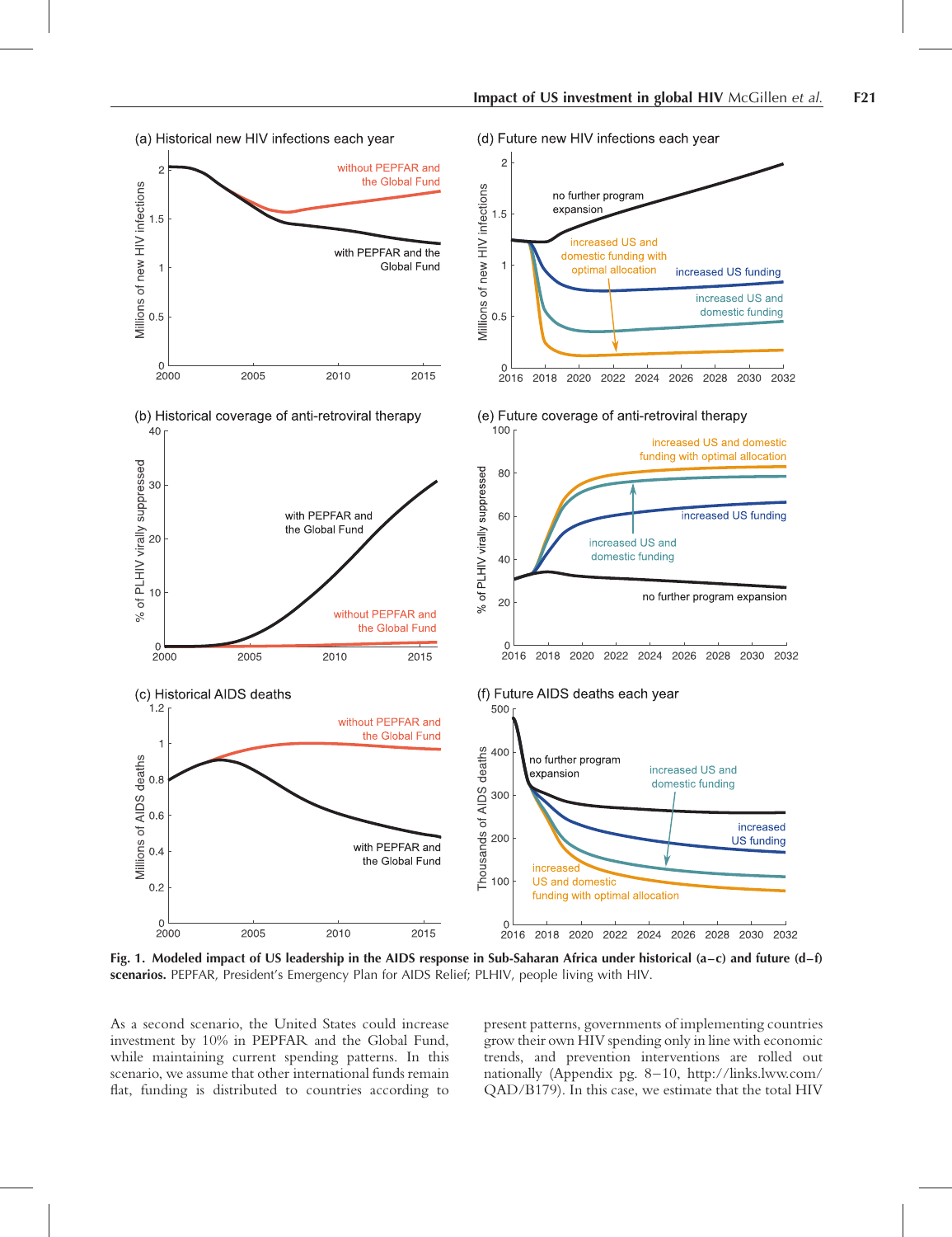<span id="page-3-0"></span>

|  |  |  | Table 1. Summary of scenarios for future HIV funding decisions. |
|--|--|--|-----------------------------------------------------------------|
|--|--|--|-----------------------------------------------------------------|

|                                                                                                                   | No further program     | Increased            | Increased US                      | Increased US and domestic                    |
|-------------------------------------------------------------------------------------------------------------------|------------------------|----------------------|-----------------------------------|----------------------------------------------|
|                                                                                                                   | expansion <sup>a</sup> | $US$ funding $b$     | and domestic funding <sup>c</sup> | funding with optimal allocation <sup>d</sup> |
| Total funding from all sources, 2017–2032<br>$%$ of PLHIV <sup>e</sup> virally suppressed on<br>treatment by 2032 | \$81 billion<br>28%    | \$116 billion<br>66% | \$146 billion<br>77%              | \$146 billion<br>83%                         |
| Total HIV infections, 2017-2032                                                                                   | 25700000               | 13 200 000           | 7360000                           | 3520000                                      |
| Total AIDS deaths, 2017–2032                                                                                      | 4360000                | 3330000              | 2460000                           | 2040000                                      |
| New HIV infections in 2032                                                                                        | 1990000                | 838000               | 453 000                           | 173 000                                      |
| AIDS deaths in 2032                                                                                               | 260000                 | 167000               | 111000                            | 78000                                        |

<sup>a</sup>Maintenance of current numbers of people on treatment in all locations without further scaling up of coverage or introduction of new prevention interventions (Appendix pg. 8, [http://links.lww.com/QAD/B179\)](http://links.lww.com/QAD/B179).

<sup>b</sup>A 10% increase in yearly US funding from the present level, with other international contributions remaining flat at present levels and conservative domestic projections in which domestic public HIV spending in the modeled countries increases in line with economic growth (Appendix pg. 8–11, [http://links.lww.com/QAD/B179\)](http://links.lww.com/QAD/B179).

<sup>c</sup>A 10% increase in US funding, other international funding remaining flat, and ambitious domestic projections which see modeled countries boosting their HIV spending to match a benchmark based on the HIV share of the disease burden (Appendix pg. 11–12, [http://links.lww.com/QAD/](http://links.lww.com/QAD/B179) [B179\)](http://links.lww.com/QAD/B179).

<sup>d</sup>The same overall budget as in the previous scenario (footnote 3), but with allocation to geographies, population groups, and interventions being responsive to local epidemiology (Appendix pg. 12,<http://links.lww.com/QAD/B179>).

e PLHIV, people (adults age 15 and above) living with HIV.

funding envelope will be \$116 billion over the next 15 years. This will enable provision of treatment to 66% of adults living with HIV and avert 12.5 million HIV infections and more than one million AIDS deaths relative to no expansion of programs. Compared with 2010 numbers, these are reductions of 40 and 73% in new HIV infections and AIDS deaths, respectively.

Alternatively, the 10% increase in United States spending may be accompanied by governments of implementing countries increasing their own domestic HIV spending to meet an ambitious target developed by Resch et al. [\[18\]](#page-4-0) and based on the HIV share of the disease burden (Appendix pg. 10–11, [http://links.lww.com/QAD/](http://links.lww.com/QAD/B179) [B179\)](http://links.lww.com/QAD/B179). In this case, the total HIV budget will be \$146 billion, enabling 77% of adults living with HIV to be virally suppressed on treatment and averting 18 million HIV infections and 1.9 million AIDS deaths relative to no further program expansion. These are reductions of 67% in HIV infections and 82% in AIDS deaths compared with 2010 numbers. Thus, against a backdrop of increased US funding, governments of affected countries can avert 44% more infections and 26% more deaths by moving from status-quo to ambitious HIV spending. However, even this level of response will not reach UNAIDS targets without improvements in how funds are allocated to population groups and prevention interventions.

Our final scenario explores an idealized HIV response whereby the United States both increases its present investment level by 10% and leads a concerted effort to optimize the channeling of prevention resources. In this case, funds are allocated to prevention portfolios that are optimized to subnational epidemiology (maximizing infections averted for the lowest cost) and specifically target key at-risk populations (Appendix pg.  $11-12$ , <http://links.lww.com/QAD/B179>). This is in line with

PEPFAR's 'right things, right places, right time' policy of making high-impact programs responsive to the people at greatest risk and in high-burden places [\[19\].](#page-4-0) For a funding envelope of \$146 billion, we find that this approach will enable 83% of adults living with HIV to be virally suppressed on treatment and avert 22 million HIV infections and 2.3 million AIDS deaths over the 15-year period, relative to no further program expansion. These are reductions on 2010 levels of 88% for HIV infections and 87% for AIDS deaths. This strategy comes closest by the end of the 15-year period to achieving the UNAIDS targets of 95–95–95 for treatment (95% of people living with HIV knowing their status, 95% of those diagnosed receiving treatment, and 95% of those receiving treatment having viral suppression) and 90% reductions in new infections and deaths relative to 2010 numbers [\[1\]](#page-4-0). Using investments optimally (Appendix pg. 11–12, [http://](http://links.lww.com/QAD/B179) [links.lww.com/QAD/B179](http://links.lww.com/QAD/B179)) can thus avert 52% more infections and 17% more AIDS deaths than the same amount of funding used less efficiently.

These findings are supported by a large body of costeffectiveness studies that indicate good returns on HIV investment in many settings (for example, [\[20–22\]](#page-4-0)). Nevertheless, the numbers presented here should be interpreted with caution, as considerable uncertainty underlies our modeling assumptions (Appendix pg. 12, <http://links.lww.com/QAD/B179>), the data on which the model is based, estimates of intervention costs, how other countries might react to a changing US strategy, and unforeseen events that might affect future decisions of all countries. Furthermore, this model does not address the potential externalities of United States and other donor aid which are likely to produce impact beyond that achieved by HIV treatment and prevention interventions alone. These include poverty reduction, improvements in national stability and security, and health systems